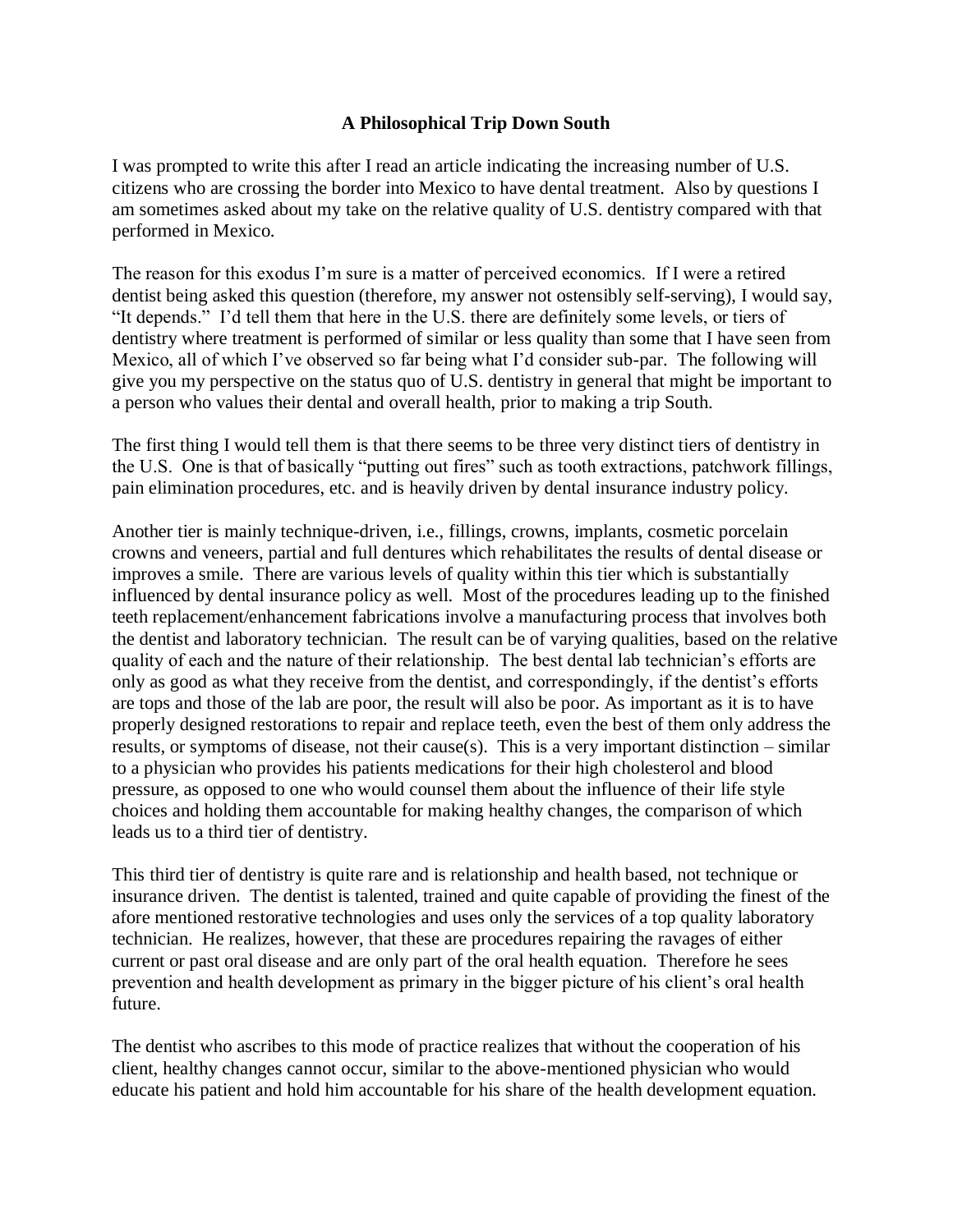His practice purpose is holistic in helping people improve their dental, emotional and overall health, and he knows that he is hand-tied in doing so without first developing a relationship with his client. The term "client," rather than "patient" is used within this tier, as client denotes a helping relationship, whereas patient denotes passive compliance, which is indigenous within the other two tiers of dental practice, and the norm for the medical practice model. He realizes that true health can neither be purchased by the wealthy nor given to the poor, but results from the integrity of a developed relationship based on trust. This type of dentist first wants to know the attitude and desires of the client regarding their dental health and wants to inspire him towards its improvement through education and defining their respective roles towards that end.

So, the trip down south could unwittingly, be at least on a par with some levels of quality within the first two tiers of dentistry in the U.S., but rarely, if ever I believe with that of Tier 3 Therefore, the items of comparison between dentistry performed in the U.S. and Mexico lie in the word "performed," which is basically a Tier 1 or 2 term as it has to do with "dental work" that is done to you such as fillings, crowns, implants, etc. rather than a participatory mode seen in Tier 3. Having witnessed lots of the first two tiers of dentistry through the years from both countries, I'd take my chances with a reputable U.S. dentist before I'd go down south, as cheaper isn't necessarily better.

An example of the tier levels of dentistry practiced outside the U.S. is summed up well in this article snippet from a dental newsletter I subscribe to regarding dentistry done outside the U.S., this one from a dentist who practices in a vacation resort in Portugal: "We have extensive conversations with our potential patients via email and get a good idea of what they need before asking them to come over. As is true in anything, customer service, good communications and high technical standards will set you apart from the competition."

Yeah, just email me your needs for a diagnosis and who needs to develop a relationship for the "work" anyway?

Unlike a beautiful automobile paint job that radiates its quality, the relative quality of "dental work" cannot be determined readily by a patient, at least immediately, but later on it can become more costly in pain, time and finances when it fails completely. Without a gauge for the patient to determine the relative quality of their "work," I can see why some people may go out of the U.S. for their treatment. A patient not being aware of the above factors through having been educated regarding them may be one reason that they may think they can get a bargain in Mexico, and I think we all know that some people will do most anything for a bargain.

It is quite ironic (and sad) that some of the finest dentists who graduated from dental school with honors have a difficult time getting enough patients because of a basic introverted personality, while a dentist who was at the bottom of his class and performs substandard care, but with an engaging personality that can put a scared patient at ease, will have a flourishing practice. In other words, quality of "dental work" is not easy to judge by patients. I have more than one patient who had a previous retired dentist for whom they had a high regard, exclaiming that he was a great dentist where dental work was atrocious, with active periodontal disease to boot - a true case of supervised neglect.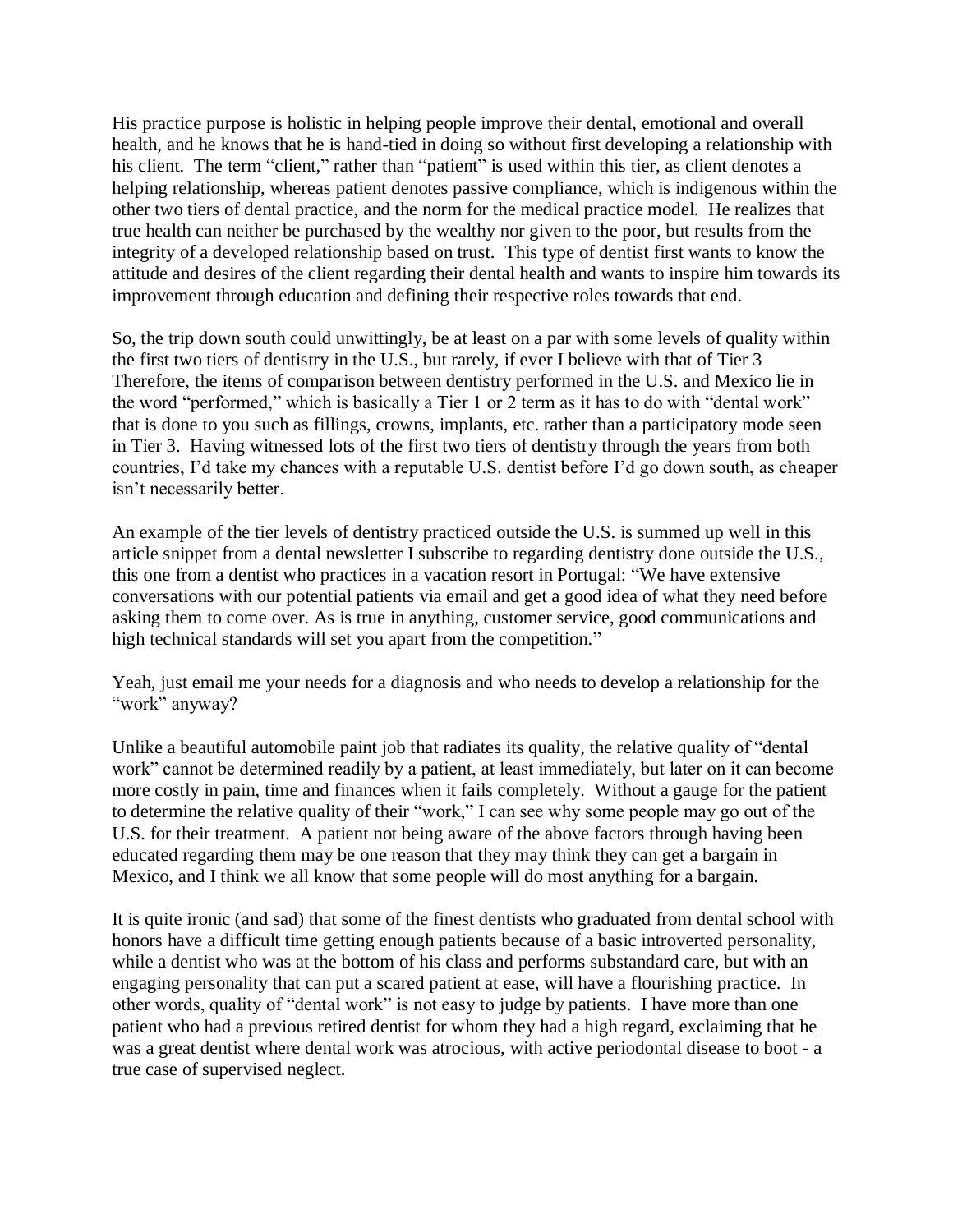Tier 1 and 2 are the only real US to Mexico comparatives then, as they primarily address repair and maybe cosmetic "dental work." Therefore, in evaluating these tiers, we must take a look at the dentist and the dental laboratory.

There are a many factors having to do with the relative quality of the dental work, or final "end product" that goes into the mouth which is based on interplay between the dentist and laboratory technician. The laboratory works in partnership with the dentist and is subject to his instructions that are placed on a prescription. The ultimate quality of the finished restorative product reflects the coaction between the dentist and laboratory, driven basically by the talent, care and integrity of the dentist. The level of quality of the dentist will usually match that of the laboratory, which can span a very wide latitude. The following is a potential scenario of the process of fabricating teeth restorations from dentist to lab, back to dentist and then to the patient's mouth:

- The dentist takes an impression (replica of teeth, or teeth prepared for crowns from which the restorations are made), and sees a defect in it. He is running behind schedule, has another patient waiting and has a decision to make: does he re-appoint the patient for another attempt to get a flawless impression or send it to the lab as is? The answer to this question is based on the integrity, talent and training of the dentist as he assesses the situation. Another appointment is more time/money out of his pocket, as well as another impression that may cost from \$30 - \$100.
- In a Tier 1 or 2 insurance-driven practice, allotted fees for a procedure are the same across the board, irrespective of the difficulty of the teeth, mouth, health or disposition of the patient. Most dental restorations I see daily are mediocre, and any top dentist and laboratory will agree. I don't say anything about these of a new patient if they are not causing them any harm, but I will accolade the work I see that is above par or exceptional. Until the mediocre one causes a problem, most always the patient doesn't know the difference. .
- Other than staff, the highest overhead factor for a general dentist is the laboratory bill. As previously indicated, there are vast differences in the quality of dental laboratories, here in the U.S. as well as those in Mexico, and even cheaper, in China. Laboratory fees can range from 3 times plus or minus "the norm." Dental laboratory revenues are also based on time, which can inspire quantity over quality depending on the philosophy and integrity of the laboratory owner. As mentioned earlier, the result of even the best dental lab technician's efforts are only as good as the relative quality of each of them. The truth is that water seems to seek its own level in this area. A poor dentist will select cheap labs, and an excellent dentist will only seek the finest quality dental laboratory, as they would want to dignify their efforts with the very best.

Note: If that impression with its imperfection(s) gets to the lab and used to fabricate the restoration, its defects are magnified from one step to another through the many steps taken along the manufacturing process. If the dentist knew of the imperfection, but whose ethics level was such that he would give it a pass even though he observed the flaw, or is running behind in his appointment schedule, the next step falls on the laboratory. If the truth be told, many laboratories are placed on the spot when they see the imperfection(s), and when/if they call the dentist, they will most often be told "Do the best you can with it." If the dentist is a good account and pays his bills on time, the integrity of the lab is tested by the reality of economics.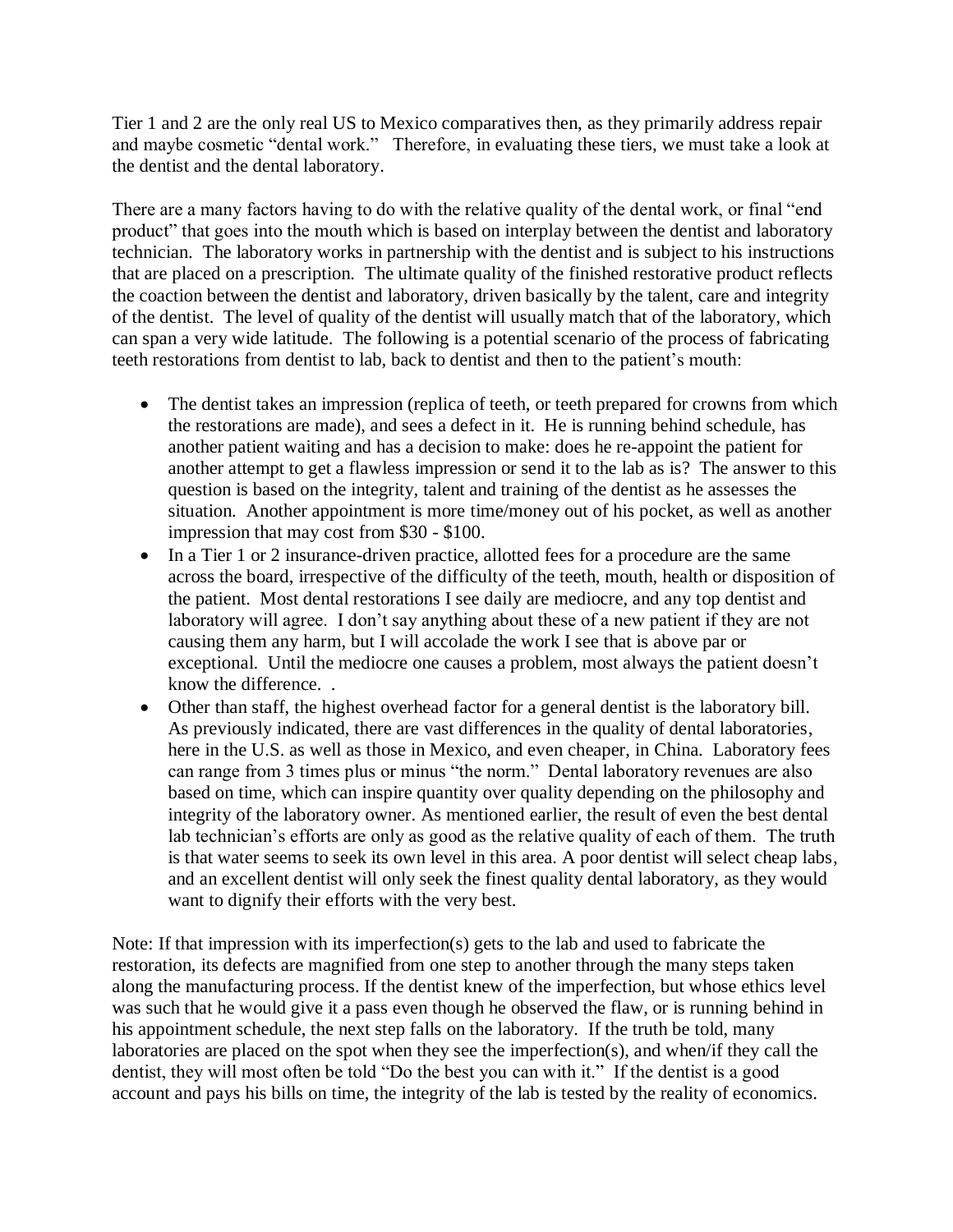Then it is placed in the mouth, and most of the time the patient isn't aware of the deficiency, but it will definitely manifest in time. Most dentistry performed today is replacing failed dentistry. Most dentistry I see today is sub par.

Any highly talented dentist will tell you that even with many years of experience and the many improvements in technology and anesthesia, many treatment procedures are quite difficult and demanding of the dentist as well as the person being treated. The spatial tolerances for proper teeth preparations and flawless impressions are less than that of a heart or brain surgeon, and performed in a wet, dark oral environment on a sometimes moving target to boot. If the person is a client with a good relationship with the dentist, they will have been coached and prepared for its difficulty, and the relationship can sustain it as impressions may need to be retaken, etc. In an insurance-driven practice where time is a constraint and relationships are not built, there is more opportunity for errors as there is a temptation to rush procedures and accept impressions with flaws, as well as a more fearful patient that does not have a relationship with the dentist that would balk at extended treatment time and attendant discomfort. They also may be in a clinic with a different dentist each time, and all these factors contribute to the promotion of the mediocre dental work that is commonly seen.

The finest of dentistry is performed by a dentist with high ethical standards with a caring philosophy that drives his talent, training and experience towards excellence, not only in his dental treatment, but the relationships between he and his clients that allows it to occur. The preventive learning experiences and treatment processes are performed within an atmosphere of trust. The client's oral health improves through caring coaching followed with the highest possible quality of restorative technology.

A Tier 3 dentist knows that most patients may have been conditioned by earlier experiences that may stand in the way of the potential his dentistry could now offer him. Realizing this, he will provide the atmosphere, dedicated team and sufficient time to allow for relationship building to occur and earlier experiences to be assuaged. The developed trust will open the ears of his client to the wonders it offers for his life quality and longevity. He recognizes that where excellence is concerned, quality is the constant and time, the variable.

His laboratory has a similar viewpoint, in that they hire the most talented personnel, use the finest in materials and equipment and are proud of their products which are heavily acknowledged by the dentist.

Another factor mentioned briefly above, is the path the dentist has taken in his training. Some dentists are "education junkies," in that they continually take post graduate courses. This is a good thing, as it shows that the dentist is interested in improving his knowledge and skill beyond the minimum number of courses required by state law. Here again, it depends on the basic motivation of the dentist. The preponderance of courses out there have to do with the latest materials and techniques used in restoring teeth, and how to apply them in practice. Again, this is good, but very few dentists are attracted to courses that involve an understanding of how a healthy mouth appears and functions, mostly because there aren't many given. In fact, there is only one organization that really owns and understands the true model of dental health –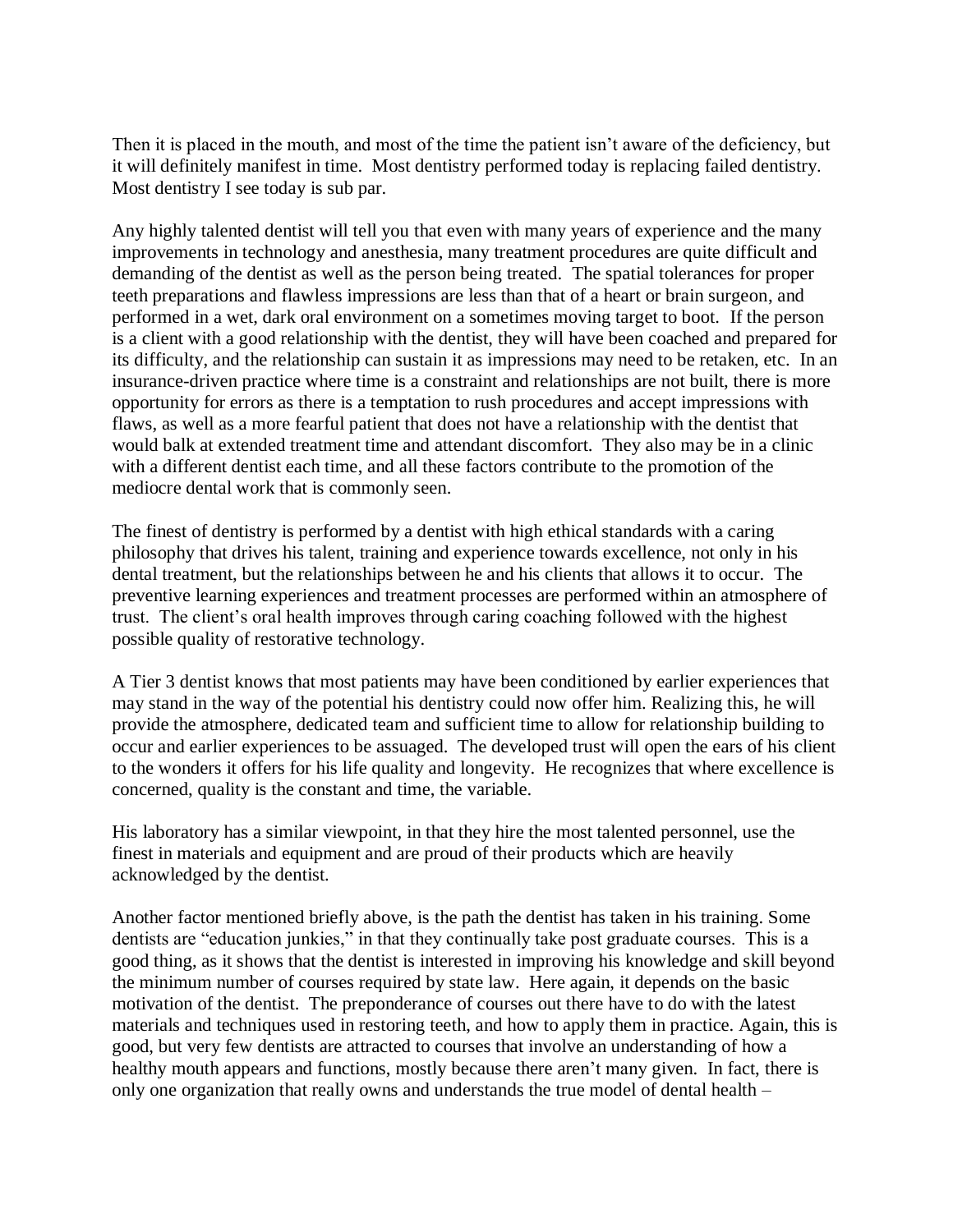Orognathic Bioesthetics International. You may be wondering why this is, and the best answer I can give you would be summed up in the following quotes:

"Truth only reveals itself when one gives up all preconceived ideas." ~Shosek "In order to recognize truth, you must be true enough to yourself to see it when it appears." ~*Robert P. McBride*

In other words, I believe that this is a life question, not a dental one, in that it has to do with the innate passion within the person that is the dentist which drives the curiosity behind his search for truth. The research behind Bioesthetics defines how a healthy mouth appears and functions, as it is based on the study of  $10 - 14\%$  of the population that is naturally blessed with common, healthy attributes that have been quantified. It is a study of the truth of Mother Nature's success!

Numerous dentists have been introduced to Bioesthetic introductory courses, but some do not continue further onto the other learning levels. I believe this is so because of the following reasons:

- The learning process is lengthy, arduous and costly, but well worth it if you are motivated per the above.
- Bioesthetic dentistry has a large client-learning component, and most dentists are doers, not teachers, being selected for dental school not on their teaching ability or interpersonal skills, but on their manual dexterity and problem solving ability.
- Most dentists are contracted with dental insurance companies that view patients essentially as "units of work" in a "factory," to be handled cost effectively as they move along through various dental treatments. They base their benefits mostly on basic repairs and procedures restoring the results of dental disease, not listening and learning experiences that involve prevention and the promotion of health, such as the principles of Bioesthetics and the oral systemic connection.

This insurance mentality emphasis on repair rather than a learning process only helps to support the public's already low value of taking the time to learn and diagnose by offering "fix it" benefits only. The whole language of dental insurance companies presents a view of dental health not so much as a service, but as "units of things being sold," such as fillings, crowns, partials, dentures, and cleanings. Their benefit schedules list one fee for each procedure, with no flexibility for the differing needs of each mouth, tooth or patient. This is supported by their language, such as "usual and customary" benefits, and their denying of these individual differences coerces the dentist into not taking the time for interaction. I find that this way of thinking has permeated most of dentistry as well as the expectation of many dental patients. The insurance industry influences dentistry in much the same way that it has the medical profession with denial of benefits, limitations on treatment, and fee schedules that allow little time for the all-important feature of interaction. It has been estimated that the average physician sees his patient 17.4 minutes per year.

This having been said, a dentist so entrenched in this manner of practice and going through the Bioesthetic learning process would experience a major paradigm shift, and if he were unable to transform himself into an effective teacher while going through it, he could suffer frustration and a huge loss of revenue.